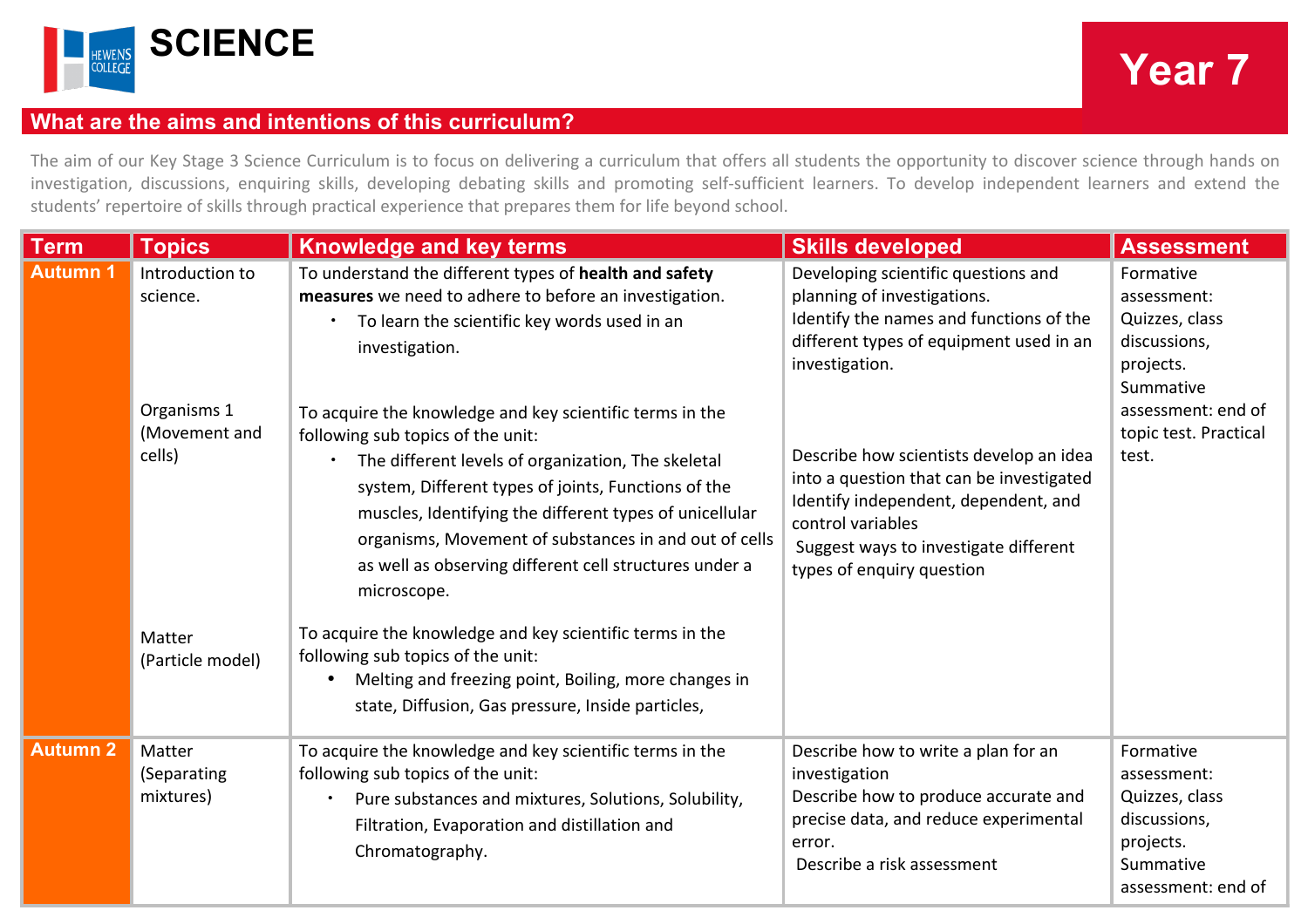|                 | Forces 1<br>(Speed and<br>gravity)                                                                                              | To acquire the knowledge and key scientific terms in the<br>following sub topics of the unit:<br>Introduction to forces, Speed, Distance time graphs,<br>Gravity and Balance and unbalanced forces.                                                                                                                                                                                                                                                                                                                                                         |                                                                                                                                                                              | topic test. Practical<br>test.                                                                                                               |
|-----------------|---------------------------------------------------------------------------------------------------------------------------------|-------------------------------------------------------------------------------------------------------------------------------------------------------------------------------------------------------------------------------------------------------------------------------------------------------------------------------------------------------------------------------------------------------------------------------------------------------------------------------------------------------------------------------------------------------------|------------------------------------------------------------------------------------------------------------------------------------------------------------------------------|----------------------------------------------------------------------------------------------------------------------------------------------|
|                 | Ecosystems<br>(Interdependence)                                                                                                 | To acquire the knowledge and key scientific terms in the<br>following sub topics of the unit.<br>Food chains and food webs, Disruption to food chains and<br>food webs, Ecosystems, Competition,<br><b>Project: Beat the flood</b><br>To build a model of a flood proof home family home for a<br>family in Bangladesh.                                                                                                                                                                                                                                     |                                                                                                                                                                              | Project - one per<br>term                                                                                                                    |
| <b>Spring 1</b> | Ecosystems<br>(Plant<br>reproduction)<br>Reactions<br>(Acids and alkalis,<br>Metals and non-<br>metals)                         | To acquire the knowledge and key scientific terms in the<br>following sub topics of the unit.<br>Flowers and pollination, Fertilisation and germination,<br>Seed dispersal.<br>To acquire the knowledge and key scientific terms in the<br>following sub topics of the unit:<br>Chemical reactions, Acids and alkalis, Indicators and PH, acid<br>strength, Neutralisation, Making salts, More about elements,<br>Chemical reactions of metals and non-metals, Metals and<br>acids, Metals and oxygen, Metals and water and metal<br>displacement reaction. | Describe how to make and record<br>observations and measurements<br>Calculate a mean from three repeat<br>measurements<br>Present data appropriately as tables and<br>graphs | Formative<br>assessment:<br>Quizzes, class<br>discussions,<br>projects.<br>Summative<br>assessment: end of<br>topic test. Practical<br>test. |
| <b>Spring 2</b> | Electromagnets 1<br>(Potential<br>difference,<br>resistance and<br>current)<br>Genes 1 (Variation<br>and human<br>reproduction) | To acquire the knowledge and key scientific terms in the<br>following sub topics of the unit:<br>Series and parallel circuits, Current, Charging up,<br>Potential difference, Resistance<br>To acquire the knowledge and key scientific terms in the<br>following sub topics of the unit.                                                                                                                                                                                                                                                                   | Find a pattern in data using a graph or<br>chart, and draw a line of best fit on a line<br>graph<br>Interpret data to draw conclusions using<br>scientific explanations.     | Formative<br>assessment:<br>Quizzes, class<br>discussions,<br>projects.<br>Summative<br>assessment: end of<br>topic test. Practical<br>test. |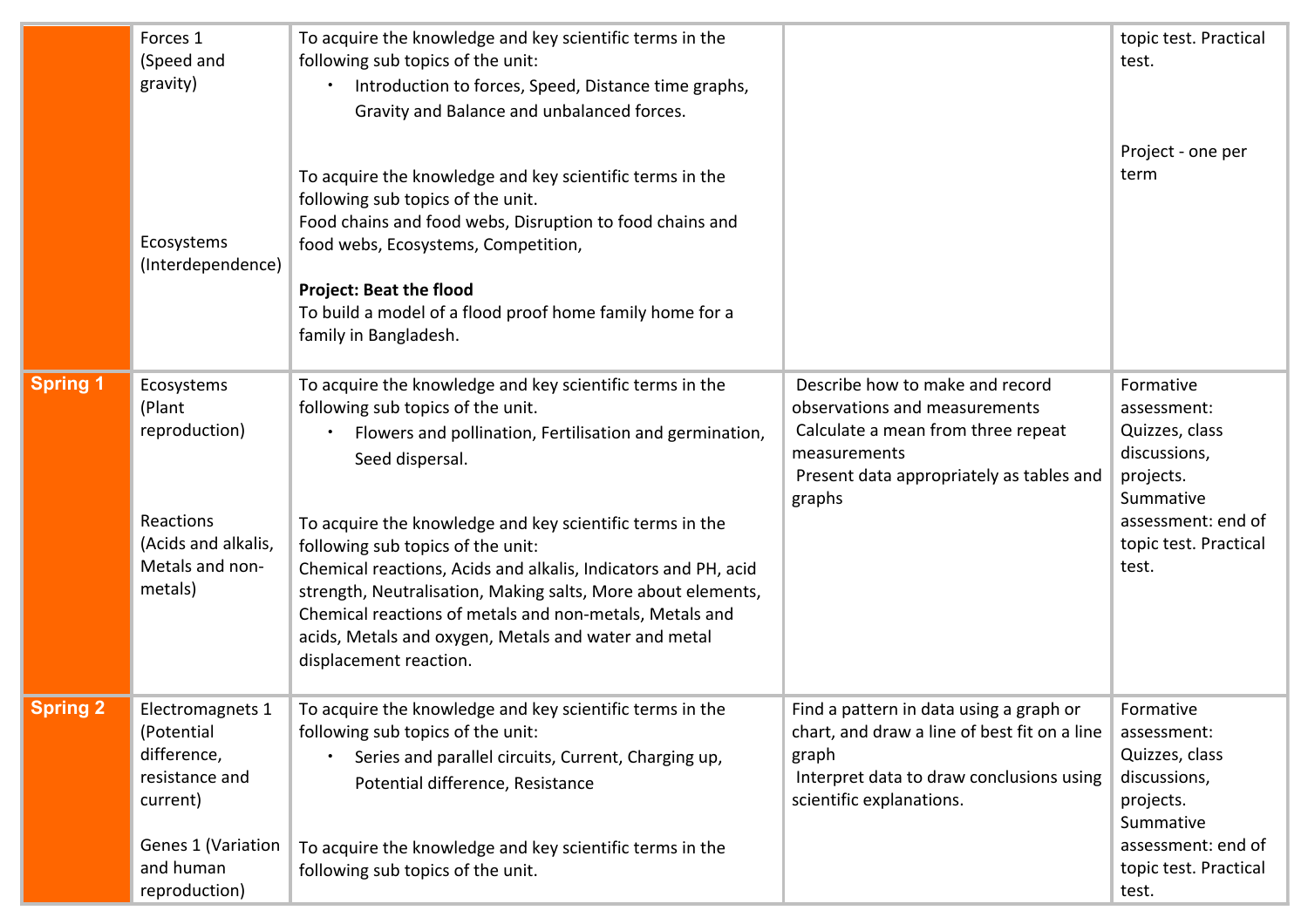|                 |                                                                                               | Variation, Continuous and discontinuous variation,<br>Adapting to change, Adolescence, Reproductive<br>systems, Fertilisation and implantation, development<br>of a foetus, The menstrual cycle<br><b>Project: Coordination and control</b><br>Your project is to make a presentation that will be presented<br>to a group of year 7s. You must explain to them how<br>hormones and the menstrual cycle works, the artificial control<br>of fertility and IVF.        |                                                                                                          | Project - one per<br>term                                                                                                                    |
|-----------------|-----------------------------------------------------------------------------------------------|-----------------------------------------------------------------------------------------------------------------------------------------------------------------------------------------------------------------------------------------------------------------------------------------------------------------------------------------------------------------------------------------------------------------------------------------------------------------------|----------------------------------------------------------------------------------------------------------|----------------------------------------------------------------------------------------------------------------------------------------------|
| <b>Summer 1</b> | Earth (Earth<br>structure and<br>universe)<br>Energy (energy<br>costs and energy<br>transfer) | To acquire the knowledge and key scientific terms in the<br>following sub topics of the unit.<br>The structure of the Earth, Sedimentary Rocks, Igneous<br>and Metamorphic rocks, The rock Cycle, Ceramics, The<br>night Sky, The Solar System, The Earth, the Moon and<br>changing ideas,<br>To acquire the knowledge and key scientific terms in the<br>following sub topics of the unit.<br>Food and fuels, energy resources, energy, power,<br>energy dissipation | Describe the stages in evaluating the<br>data<br>Suggest ways of improving a practical<br>investigation. | Formative<br>assessment:<br>Quizzes, class<br>discussions,<br>projects.<br>Summative<br>assessment: end of<br>topic test. Practical<br>test. |
| <b>Summer 2</b> | Waves<br>(Sound and light)                                                                    | To acquire the knowledge and key scientific terms in the<br>following sub topics of the unit.<br>Sound waves and speed. Loudness and amplitude,<br>Frequency and pitch, The ear and hearing, Light,<br>Reflection, Refraction, the eye and vision, Colour.<br>Project: Alien project<br>1. A full description of the new planet.<br>2. A detailed description of the aliens that live on the                                                                          | Describe the stages in evaluating the<br>data<br>Suggest ways of improving a practical<br>investigation. | Formative<br>assessment:<br>Quizzes, class<br>discussions,<br>projects.<br>Summative<br>assessment<br>End of Year exam                       |